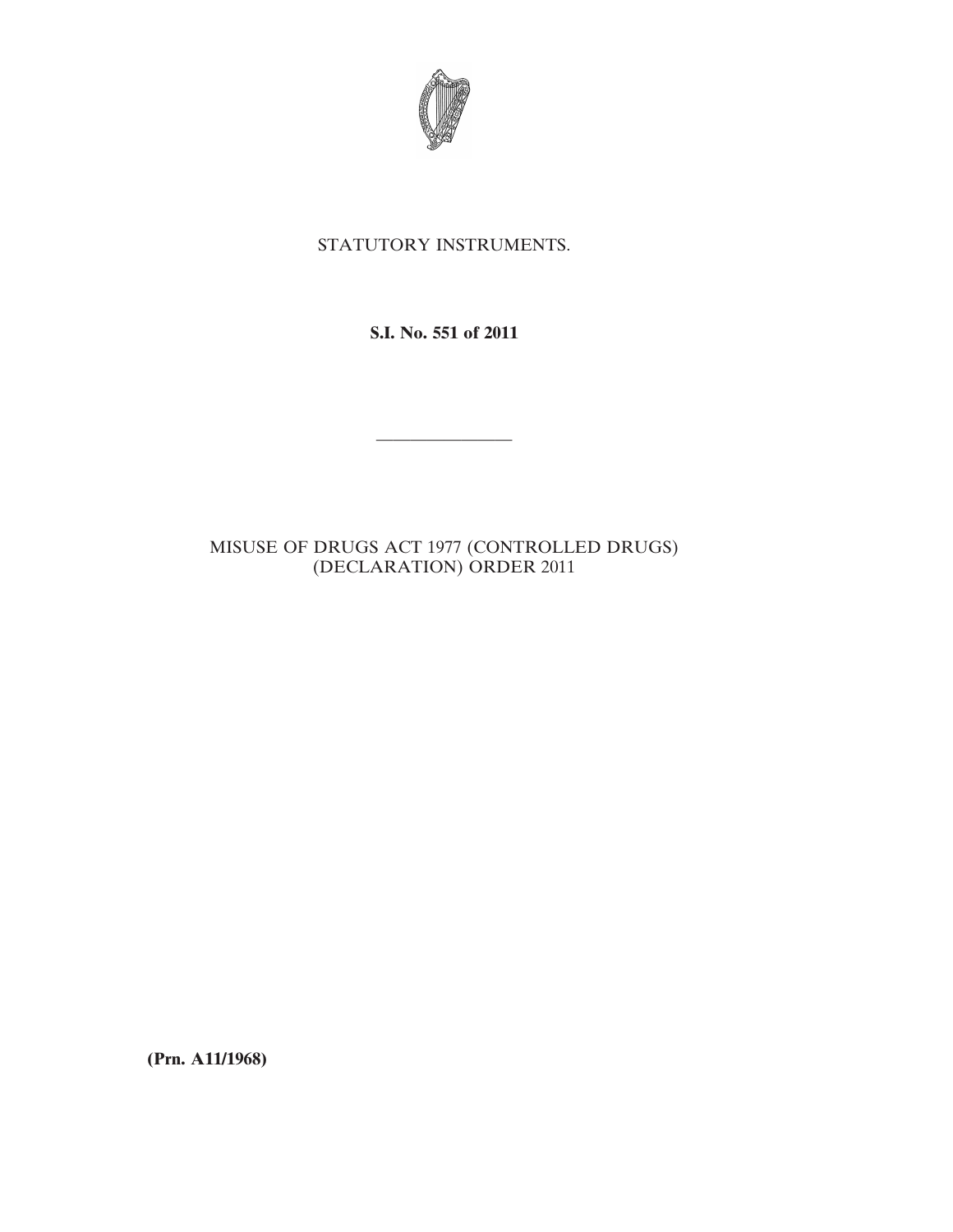#### MISUSE OF DRUGS ACT 1977 (CONTROLLED DRUGS) (DECLARATION) ORDER 2011

The Government, in exercise of the powers conferred on them by section 2(2) of the Misuse of Drugs Act 1977 (No. 12 of 1977), hereby make the following Order:

1. This Order may be cited as the Misuse of Drugs Act 1977 (Controlled Drugs) (Declaration) Order 2011.

2. This Order shall come into operation on 1st November 2011.

3. Each of the substances, products and preparations specified in the Schedule is hereby declared to be a controlled drug for the purposes of the Misuse of Drugs Act 1977 (No. 12 of 1977).

#### SCHEDULE

1. The following substances and products, namely:

- (*a*) 2-Benzhydrylpiperidine (otherwise known as Desoxypipradrol).
- (*b*) (3-Amino-2,2-dimethylpropyl) 4-aminobenzoate (otherwise known as *Des*ethyl dimethocaine).

1-(4-Bromofuro[2,3-f][1]benzofuran-8-yl)propan-2-amine (otherwise known as BromodragonFLY).

Dimethocaine.

Methyl (2S,4aR,6aR,7R,10aS,10bR)-9-acetyloxy-2-(furan-3-yl)-6a, 10b-dimethyl-4,10-dioxo-2,4a,5,6,7,8,9,10a-octahydro-*1H*-benzo[f]isochromene-7-carboxylate (otherwise known as Salvinorin A) and any product whether natural or otherwise including any plant or plant material of any kind or description, which contains any proportion of the said substance.

(8-Methyl-8-azabicyclo[3.2.1]octan-3-yl) 4-fluorobenzoate (otherwise known as Fluorotropacocaine).

Methyl 2-[(2S,3S,12bS)-3-ethyl-8-methoxy-1,2,3,4,6,7,12,12b-octahydroindolo[2,3a]quinolizin-2-yl]-3-methoxyprop-2-enoate (otherwise known as Mitragynine) and any product whether natural or otherwise including any plant or plant material of any kind or description, which contains any proportion of the said substance.

*Notice of the making of this Statutory Instrument was published in "Iris Oifigiúil" of* 4*th November*, 2011.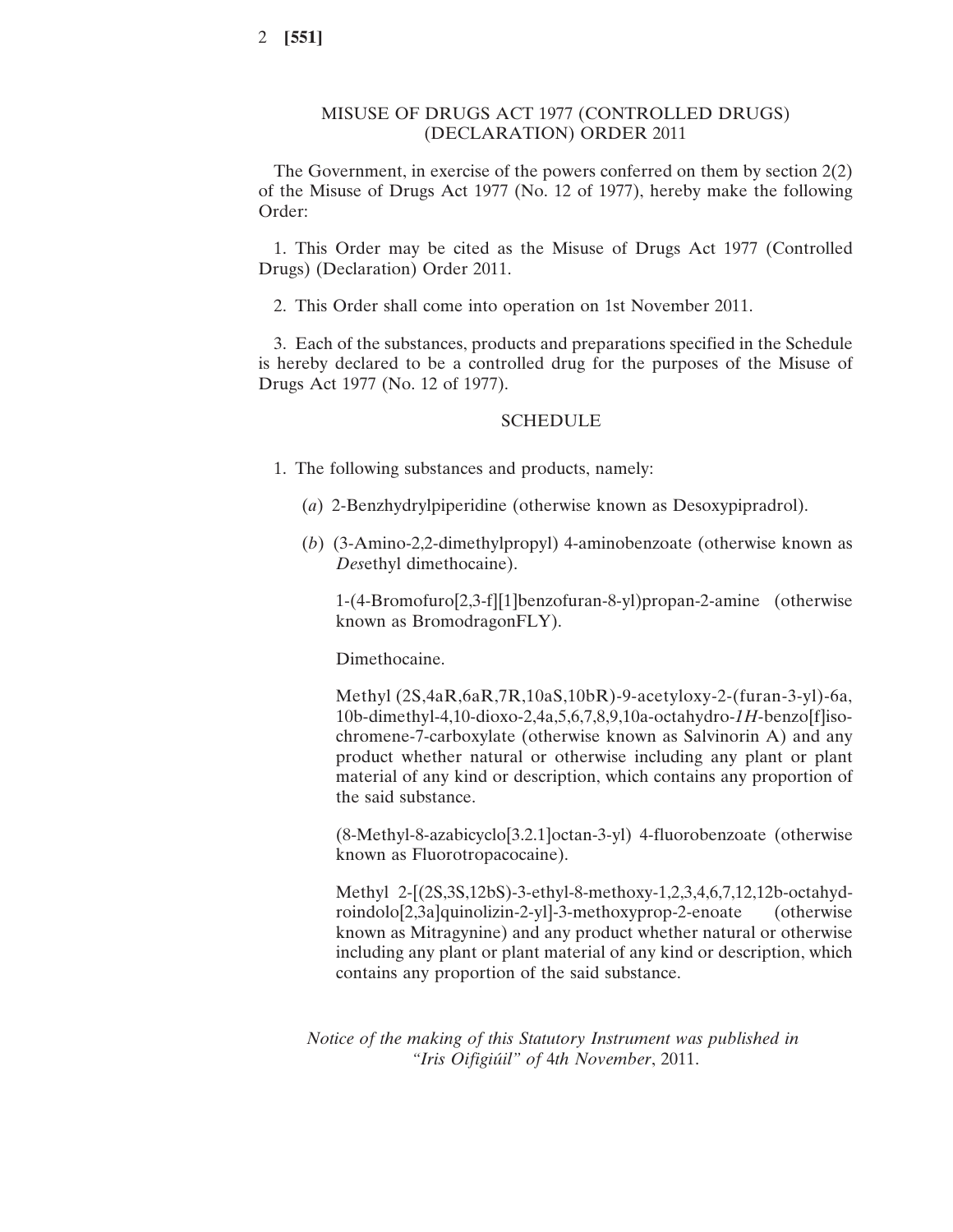Methyl 2-[(2S,3S,7aS,12bS)-3-ethyl-7a-hydroxy-8-methoxy-2,3,4,6,7,12bhexahydro-*1H*-indolo[2,3a]quinolizin-2-yl]-3-methoxyprop-2-enoate (otherwise known as 7-Hydroxymitragynine) and any product whether natural or otherwise including any plant or plant material of any kind or description, which contains any proportion of the said substance.

- (*c*) Any substance (not being bupropion) structurally derived from 2 amino-1-phenyl-1-propanone by modification in any of the following ways:—
	- (i) by substitution in the phenyl ring to any extent with alkyl, alkenyl, alkynyl, alkoxy, alkylthio, alkylenedioxy, haloalkyl or halo substituents, whether or not further substituted in the phenyl ring by one or more other univalent substituents;
	- (ii) by substitution at the 2 or 3-position of the propanone side-chain with an alkyl substituent;
	- (iii) by substitution at the nitrogen atom with one or more alkyl or dialkyl groups, or by inclusion of the nitrogen atom in a cyclic structure.
- (*d*) Any substance structurally derived from 2-amino-1-propanone by substitution at the 1-position with any monocyclic, or fused-polycyclic ring system (not being a phenyl ring or alkylenedioxyphenyl ring system), whether or not the substance is further modified in any of the following ways:—
	- (i) by substitution in the ring system to any extent with alkyl, alkenyl, alkynyl, alkoxy, alkylthio, haloalkyl or halo substituents, whether or not further substituted in the ring system by one or more other univalent substituents;
	- (ii) by substitution at the 3-position with an alkyl substituent;
	- (iii) by substitution at the 2-amino nitrogen atom with one or more alkyl or dialkyl groups, or by inclusion of the 2-amino nitrogen atom in a cyclic structure.
- (*e*) 1, 2, 3, 4-Tetrahydronaphthalen-2-amine, 1,2-dihydronaphthalen-2 amine or 2,3-dihydro-*1H*-inden-2-amine or any substance structurally derived from 1, 2, 3, 4-tetrahydronaphthalen-2-amine, 1,2-dihydronaphthalen-2-amine or 2,3-dihydro-*1H*-inden-2-amine by modification in any of the following ways:—
	- (i) by substitution in the phenyl ring to any extent with alkyl, alkoxy, alkenyl, alkynyl, alkylthio, alkylenedioxy, haloalkyl, hydroxy or halo substituents, whether or not further substituted by one or more other univalent substituents;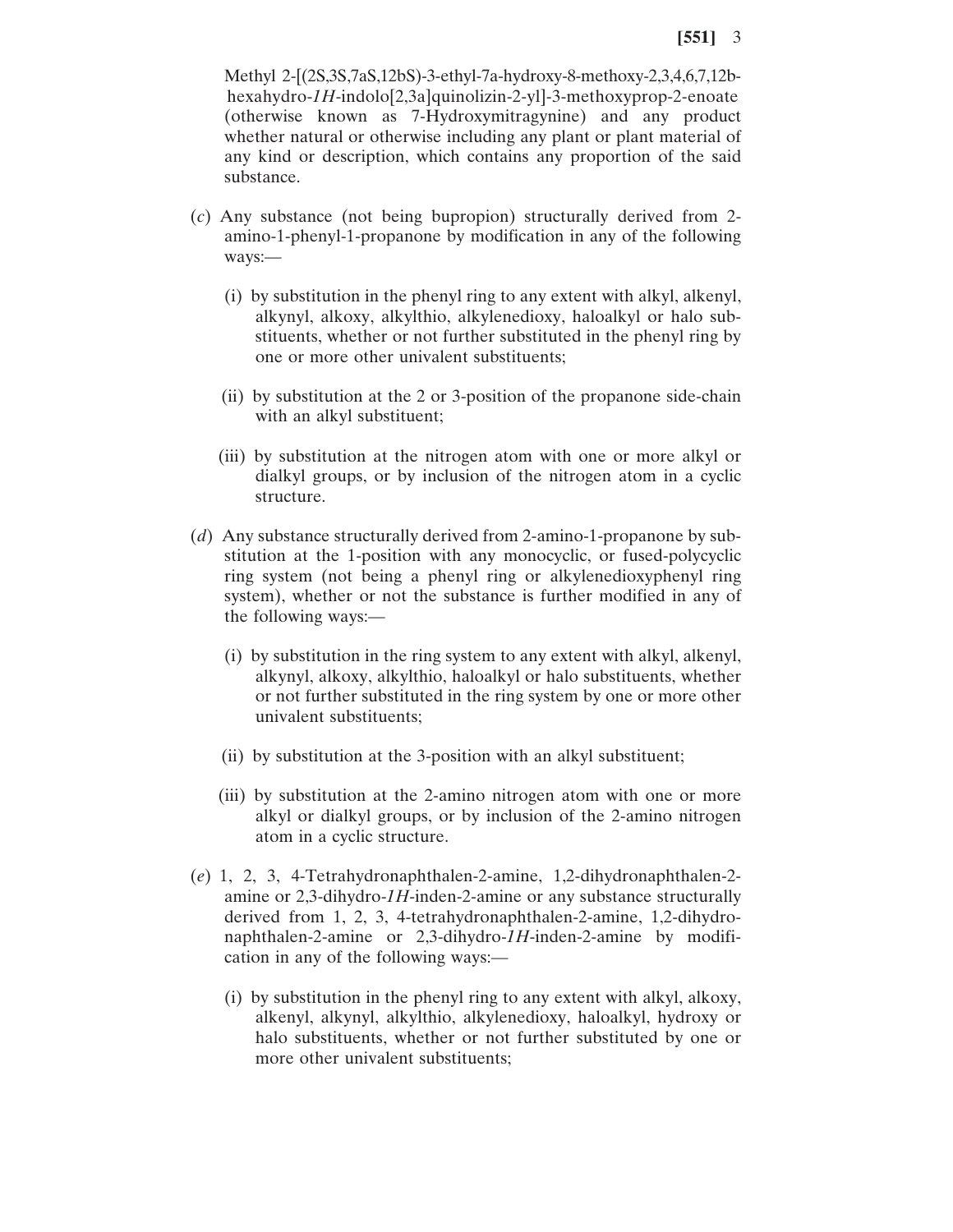- 4 **[551]**
- (ii) by *mono* or *di*-substitution at the nitrogen atom with alkyl, alkenyl, alkynyl or haloalkyl groups or by inclusion of the nitrogen atom in a cyclic structure.
- (*f*) Any substance structurally derived from 3-(1-benzoyl)indole or 3-(1 naphthoyl)indole by modification in any of the following ways:—
	- (i) by substitution at the nitrogen atom of the indole ring by alkyl, alkenyl, cycloalkylmethyl, cycloalkylethyl or 2-(4-morpholinyl) ethyl;
	- (ii) by replacement of one or more hydrogen atoms of any of the substituents referred to in clause (i), with a halo substituent;

whether or not further substituted in the indole ring to any extent and whether or not substituted in the phenyl or naphthyl ring to any extent.

- 2. Any stereoisomeric form of a substance specified in paragraph 1.
- 3. Any ester or ether of a substance specified in paragraphs 1(*b*) to (*f*) or 2.
- 4. Any salt of a substance specified in any of paragraphs 1 to 3.

5. Any preparation or product containing any proportion of a substance or product specified in any of paragraphs 1 to 4.

GIVEN under the Official Seal of the Government,

L.S.

1 November 2011.

ENDA KENNY, Taoiseach.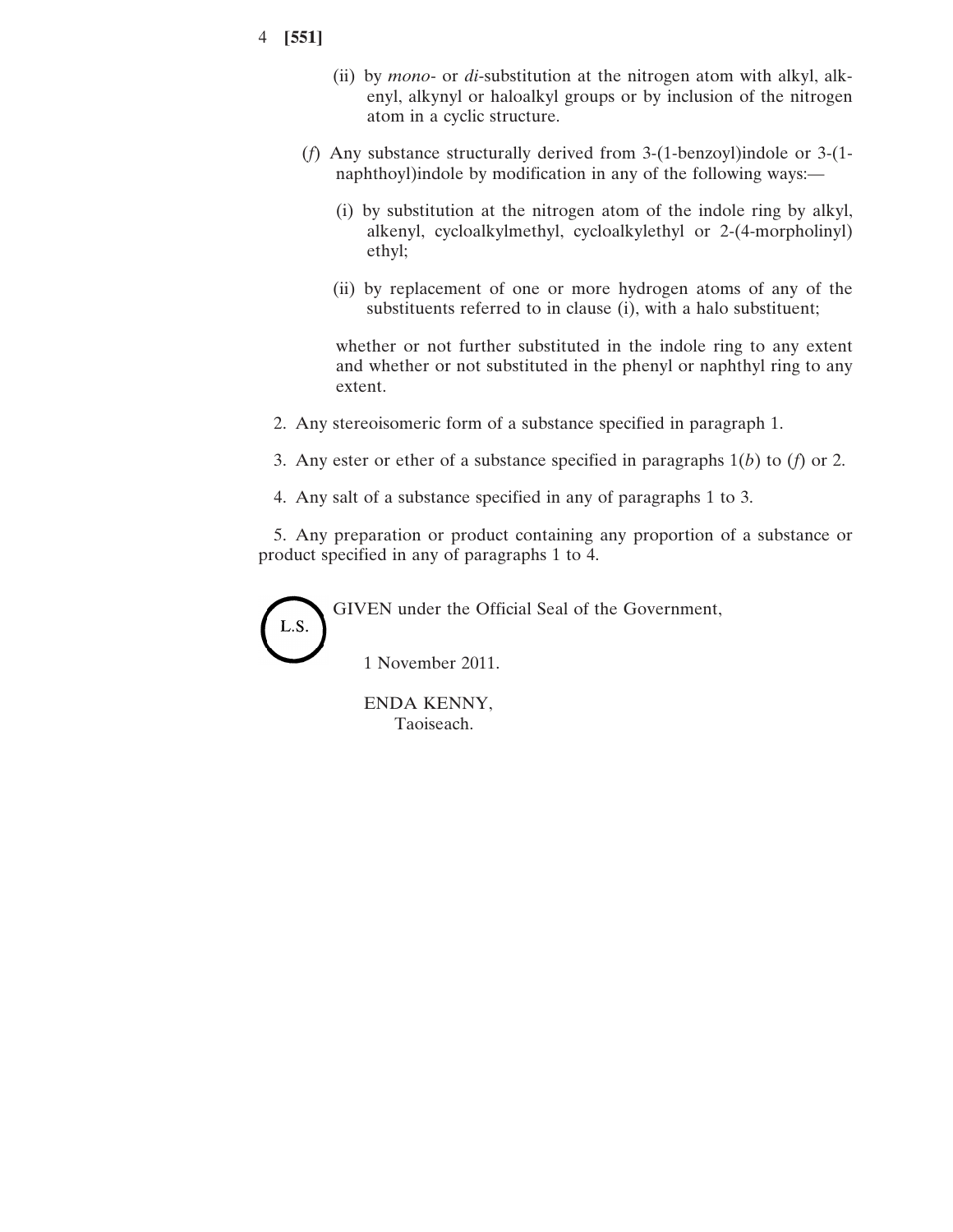**[551]** 5

### EXPLANATORY NOTE

*(This note is not part of the Instrument and does not purport to be a legal interpretation.)*

The purpose of this Order is to declare certain substances, products and preparations to be controlled drugs for the purposes of the Misuse of Drugs Acts 1977 and 1984. The drugs concerned include certain cathinone substances, naphthylpyrovalerone analogues and related substances, synthetic cannabinoid receptor agonists, dimethocaine & *des*ethyl dimethocaine, desoxypipradol, aminotetralins & aminoindans, fluorotropacocaine, bromodragonFLY, salvinorin A, mitragynine and 7-Hydroxymitragynine.